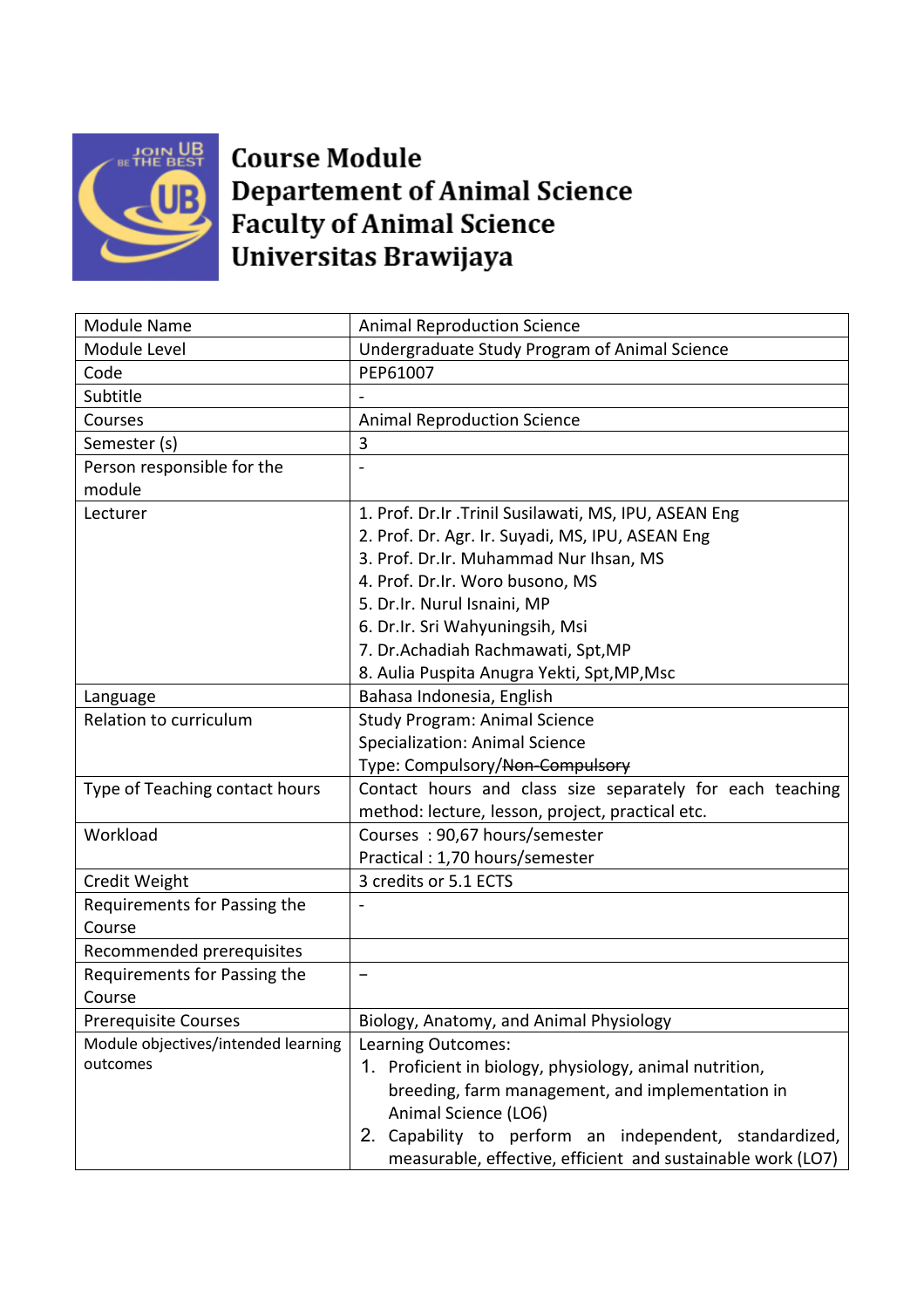|                  | 3. Actively contributing in the learning process and discussion<br>(LO10)                                                      |
|------------------|--------------------------------------------------------------------------------------------------------------------------------|
|                  | <b>Course Learning Outcomes</b>                                                                                                |
|                  | 1. efficiency                                                                                                                  |
|                  | 2. Understand puberty and the factors influencing it, semen                                                                    |
|                  | production, spermatozoa travel, fertilization, and embryo<br>development.                                                      |
|                  | 3. Understand about reproductive hormones<br>and<br>the                                                                        |
|                  | endocrinology of the estrous cycle, pregnancy, and birth and                                                                   |
|                  | lactation                                                                                                                      |
|                  | 4. Understand reproductive physiology in poultry and                                                                           |
|                  | embryonic development in poultry                                                                                               |
|                  | 5. Understand reproductive disorders                                                                                           |
|                  | Understand how to manage animals to achieve reproductive                                                                       |
|                  | Objectives: This course discusses puberty in male animals,                                                                     |
|                  | changes in the physiology of spermatozoa inside the male and                                                                   |
|                  | female reproductive tracts, natural fertilization, embryonic<br>development, pregnancy, delivery, the role of hormones in      |
|                  | pregnancy and delivery, also explaining the stages of estrous,                                                                 |
|                  | pregnant animal, delivery, endocrinology during the estrous                                                                    |
|                  | cycle, pregnancy, and partus.                                                                                                  |
|                  | Knowledge: The students understand how to manage animals in                                                                    |
|                  | order to achieve reproductive efficiency,                                                                                      |
|                  | Skills: cognitive-able to understand puberty and the factors that                                                              |
|                  | influence<br>production, spermatozoa<br>it, cement<br>travel,                                                                  |
|                  | fertilization and embryonic development, able to understand                                                                    |
|                  | reproductive hormones and endocrinology of the estrous cycle,                                                                  |
|                  | pregnancy, and delivery and lactation, able to understand                                                                      |
|                  | reproductive hormones and endocrinology of the estrous cycle,<br>pregnancy, and delivery and lactation. Phsycomotoric-Students |
|                  | are able to understand reproductive disorders                                                                                  |
|                  | Competences: Able to manage animals in order to achieve                                                                        |
|                  | reproductive efficiency                                                                                                        |
| Learning Content | The topics include:                                                                                                            |
|                  | 1. Introduction                                                                                                                |
|                  | The Relationship between Reproductive Science and<br>$\bullet$                                                                 |
|                  | other Sciences                                                                                                                 |
|                  | The role of animal science in a animal business<br>$\bullet$                                                                   |
|                  | 2. Puberty and cement production                                                                                               |
|                  | Definition and signs of puberty in male and female<br>animals                                                                  |
|                  | The process of puberty (Target Weight Theory)                                                                                  |
|                  | Factors affecting puberty<br>$\bullet$                                                                                         |
|                  | Libido and the factors influencing it                                                                                          |
|                  | affecting<br>Factors<br>cement<br>production<br>(genetic,<br>$\bullet$                                                         |
|                  | management, and environment)                                                                                                   |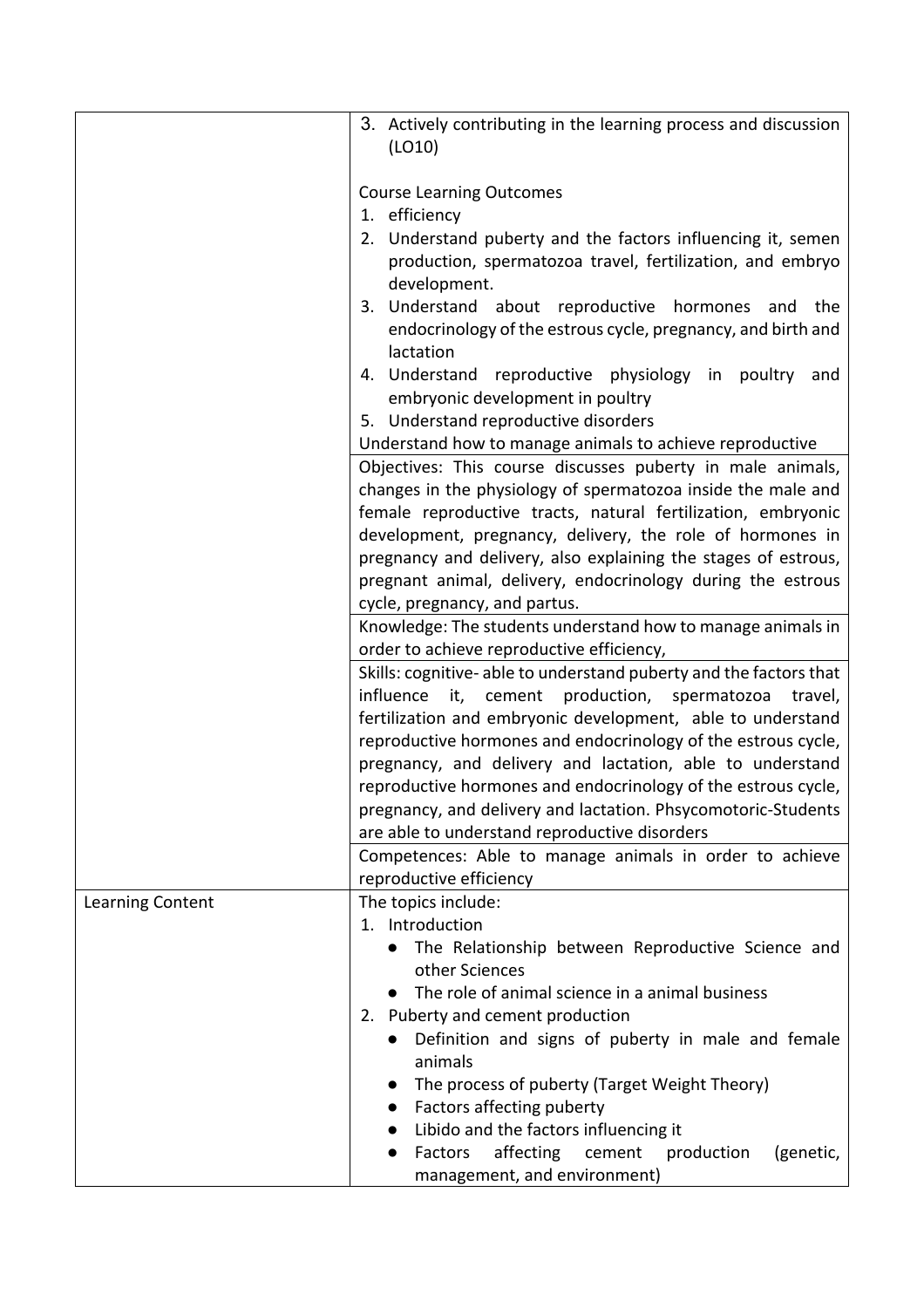|    | 3. Reproductive Endocrinology                                                                             |
|----|-----------------------------------------------------------------------------------------------------------|
|    | <b>Differences</b><br>in<br>hormones,<br>neurohormonal<br>and                                             |
|    | neurotransmitters                                                                                         |
|    | Hormone grouping based on material and function                                                           |
|    | The glands producing reproductive hormones and their<br>$\bullet$                                         |
|    | functions                                                                                                 |
|    | The hormones produced by the gonads<br>$\bullet$                                                          |
|    | Work mechanism of hormones                                                                                |
|    | The work mechanism of hormones and their target<br>$\bullet$                                              |
|    | organs                                                                                                    |
|    | Neuroendocrine                                                                                            |
|    | Neurotransmitters                                                                                         |
|    | 4. Estrus Cycle                                                                                           |
|    | • Folliculogenesis and luteolysis                                                                         |
|    | Phases in the estrus cycle<br>$\bullet$                                                                   |
|    | Signs of estrus<br>$\bullet$                                                                              |
|    | Repeat Breeder and Long Cycle                                                                             |
|    | 5. Endocrinology during the estrous cycle                                                                 |
|    | • Ovary conditions and hormones during Pro-estrus                                                         |
|    | Ovary conditions and hormones during estrus<br>$\bullet$                                                  |
|    | Ovary conditions and hormones during estrus<br>$\bullet$                                                  |
|    | Ovary conditions and hormones during estrus                                                               |
|    | 6. Endocrinology of pregnancy and delivery                                                                |
|    |                                                                                                           |
|    | Hormonal conditions during pregnancy                                                                      |
|    | Hormonal changes during pregnancy<br>$\bullet$<br>Hormonal changes before and during delivery             |
|    | $\bullet$<br>(including Progesterone, Estrogen, PGF2α, Oxytocin)                                          |
|    | Delivery process                                                                                          |
|    | $\bullet$                                                                                                 |
|    | 7. Spermatozoa transport and fertilization                                                                |
|    | Transport of spermatozoa to male reproductive organs<br>(seminiferous tubules, epididymis, and ejaculate) |
|    | Transport of spermatozoa to female reproductive organs                                                    |
|    | (cervix, uterus, oviduct)                                                                                 |
|    | Changes in spermatozoa function (before capacitation,                                                     |
|    | capacitation, and acrosome reactions)                                                                     |
|    | Ovulation events                                                                                          |
|    | Maturation and ovum transport<br>$\bullet$                                                                |
|    | Fertilization process (fertilization stage)                                                               |
|    | 8. Cleavage, determination, and differentiation                                                           |
|    | <b>Sex Determination</b>                                                                                  |
|    | The process of zygote cell division<br>$\bullet$                                                          |
|    | Embryonic cell differentiation and early embryonic                                                        |
|    | development                                                                                               |
|    | The implantation process                                                                                  |
|    | Factors influencing embryo passage to implantation                                                        |
|    | $\bullet$<br>The process of forming body organs                                                           |
|    |                                                                                                           |
| 9. | Lactation and puerperium                                                                                  |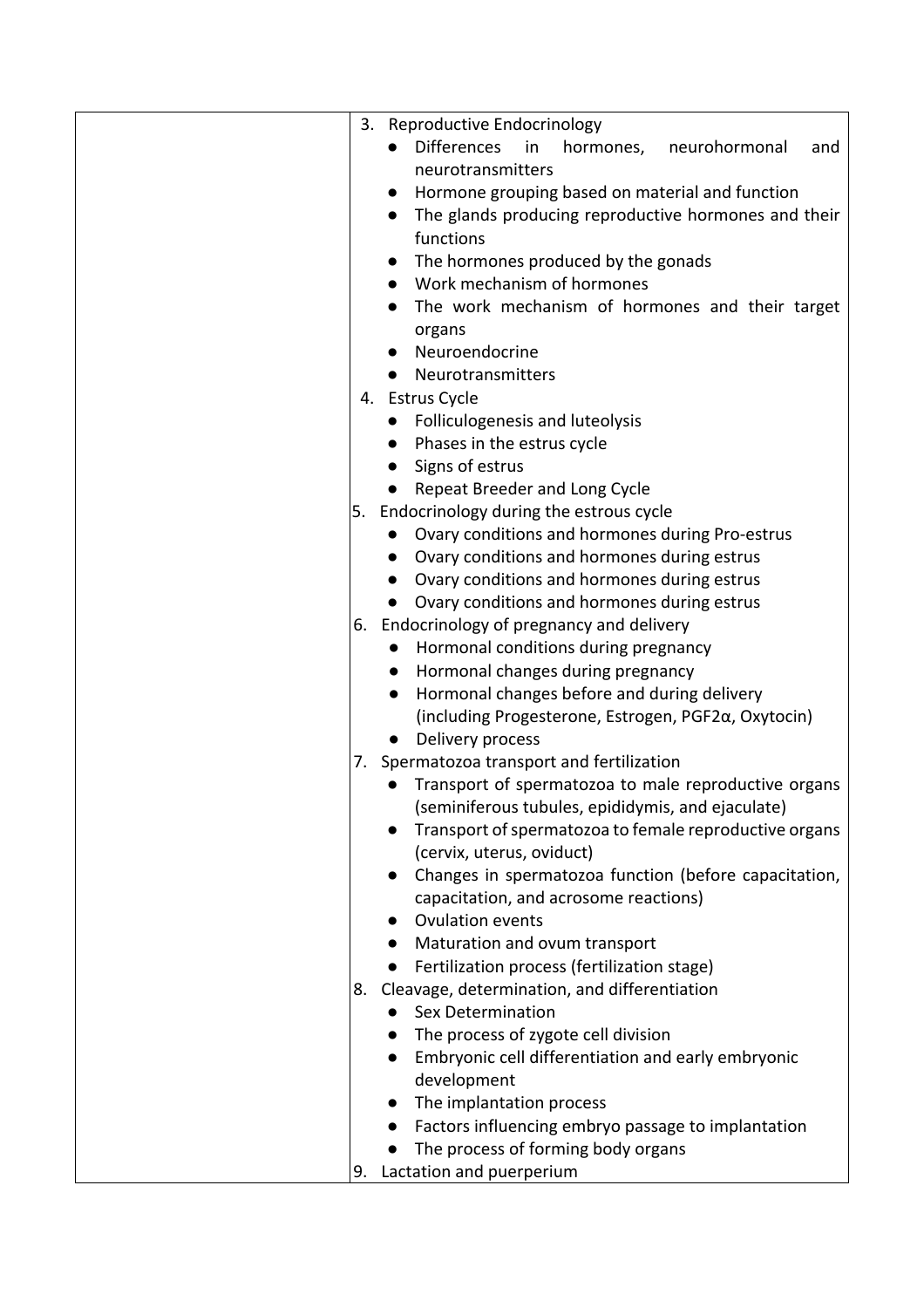|                       | <b>Lactation Process</b><br>$\bullet$                                  |
|-----------------------|------------------------------------------------------------------------|
|                       | Lactation function for reproduction                                    |
|                       | The process of returning the reproductive organs post-                 |
|                       | partum                                                                 |
|                       | Prolactin hormone function on the formation of milk,                   |
|                       | oxytocin on milk letdown, and prolactin effects on an-                 |
|                       | estrus                                                                 |
|                       | 10. Reproductive physiology in poultry                                 |
|                       | • Hens' reproductive organs                                            |
|                       | Roosters' reproductive organs<br>$\bullet$                             |
|                       | The process of producing spermatozoa and egg cells<br>$\bullet$        |
|                       | 11. Embryonic development in poultry                                   |
|                       | Fertilization process in poultry                                       |
|                       | Formation and development of embryos in poultry                        |
|                       | Factors affecting embryonic development<br>$\bullet$                   |
|                       | 12. Reproductive disorders and failure                                 |
|                       | Syndromes of the estrous cycle (Silent heat, short cycle,<br>$\bullet$ |
|                       | Long Cycle, and Repeat Breeding)                                       |
|                       | Subfertility and the factors influencing it<br>$\bullet$               |
|                       | • Sterile and factors influencing it                                   |
|                       | Reproductive diseases causing reproductive disorders                   |
|                       | and sterile                                                            |
|                       | 13. Reproductive efficiency                                            |
|                       | • Factors affecting reproductive efficiency                            |
|                       | How to increase reproductive efficiency<br>$\bullet$                   |
|                       | The effect of reproductive efficiency in the success of<br>$\bullet$   |
|                       | the animal business                                                    |
|                       | 14. Material Review                                                    |
|                       | <b>Reproductive Hormones</b><br>$\bullet$                              |
|                       | Endocrinology of the estrus cycle, pregnancy, and                      |
|                       | delivery                                                               |
|                       | Reproductive disorders                                                 |
|                       | Reproductive efficiency                                                |
| Study and examination | Attendance >80%<br>$\overline{\phantom{0}}$                            |
| requirements          | The final score of all the components of the PBM evaluation            |
| and forms of          | >44                                                                    |
| examination           | The final score component:                                             |
|                       | 30% Midterm Exam                                                       |
|                       | 30% Final Exam                                                         |
|                       | 20% Practicum                                                          |
|                       | 10% Structured Assignments<br>$\qquad \qquad$                          |
|                       | 10% Quiz                                                               |
|                       |                                                                        |
|                       | $A:80 <$ Final Score $\leq 100$                                        |
|                       | $B+$ : 75 < Final Score $\leq 80$                                      |
|                       | $B:69 <$ Final Score $\leq 75$                                         |
|                       | $C+$ : 60 < Final Score $\leq 69$                                      |